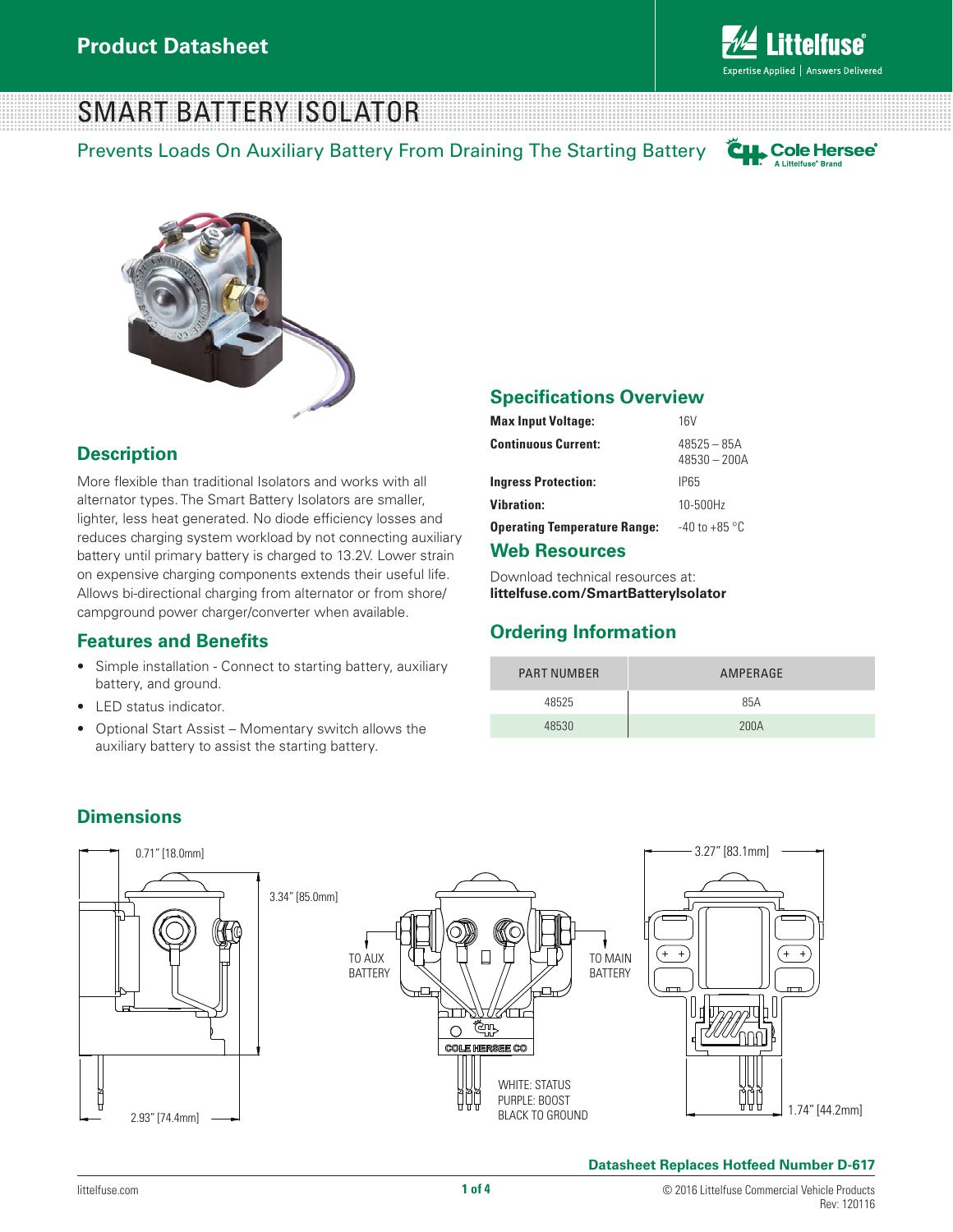### **ittelfuse** Expertise Applied | Answers Delivered

# SMART BATTERY ISOLATOR

### **Electrical Characteristics**

| CHARACTERISTIC                              | <b>MIN</b> | <b>TYPICAL</b> | <b>MAX</b> | <b>NOTES</b>                                                          |
|---------------------------------------------|------------|----------------|------------|-----------------------------------------------------------------------|
| <b>Normal Input Voltage</b>                 | 9V         |                | 16V        | Voltage range unit is guaranteed to<br>function within specification. |
| <b>Continuous Current</b><br>48525<br>48530 |            | 85A<br>200A    |            |                                                                       |
| <b>Connect Voltage</b>                      |            | 13 2V          |            | After 2 minutes at this level                                         |
| <b>Disconnect Voltage</b>                   |            | 12.7V          |            | After 1 minute at this level                                          |
| <b>Quiescent Current</b>                    |            | 5mA            | 8mA        | Relay off, start signal<br>input open or grounded                     |

### **Environmental Specifications**

| <b>PER SAE J1455</b>               | <b>PARAMETER</b>  | <b>NOTES</b>          |
|------------------------------------|-------------------|-----------------------|
| <b>Operating Temperature Range</b> | $-40$ to $+85$ °C | Operating condition   |
| <b>Ingress Protection</b>          | <b>IP65</b>       | Per IEC               |
| <b>Humidity</b>                    | 0 to 90% RH       |                       |
| <b>Vibration</b>                   | 10-500Hz          | per SAE J1455         |
| <b>Shock</b>                       |                   | per SAE J1455         |
| <b>Thermal Shock</b>               |                   | per SAE J1455         |
| <b>EMI/RF</b>                      |                   | per SAE J1455 & J1113 |

### **Terminal Torque Specifications**

| <b>Battery Terminals</b> | $5/16 - 24$ | 50 in-lbs (5.78 Nm) |
|--------------------------|-------------|---------------------|



Visit **Littelfuse.com** for the most up-to-date product information. Littelfuse products are designed for specific applications and should not be used for any purpose (including, without limitation, automotive applications) not expressly set forth in applicable Littelfuse product documentation. Warranties granted by Littelfuse shall be deemed void for products used for any purpose not expressly set forth in<br>applicable Littelfuse Littelfuse product documentation.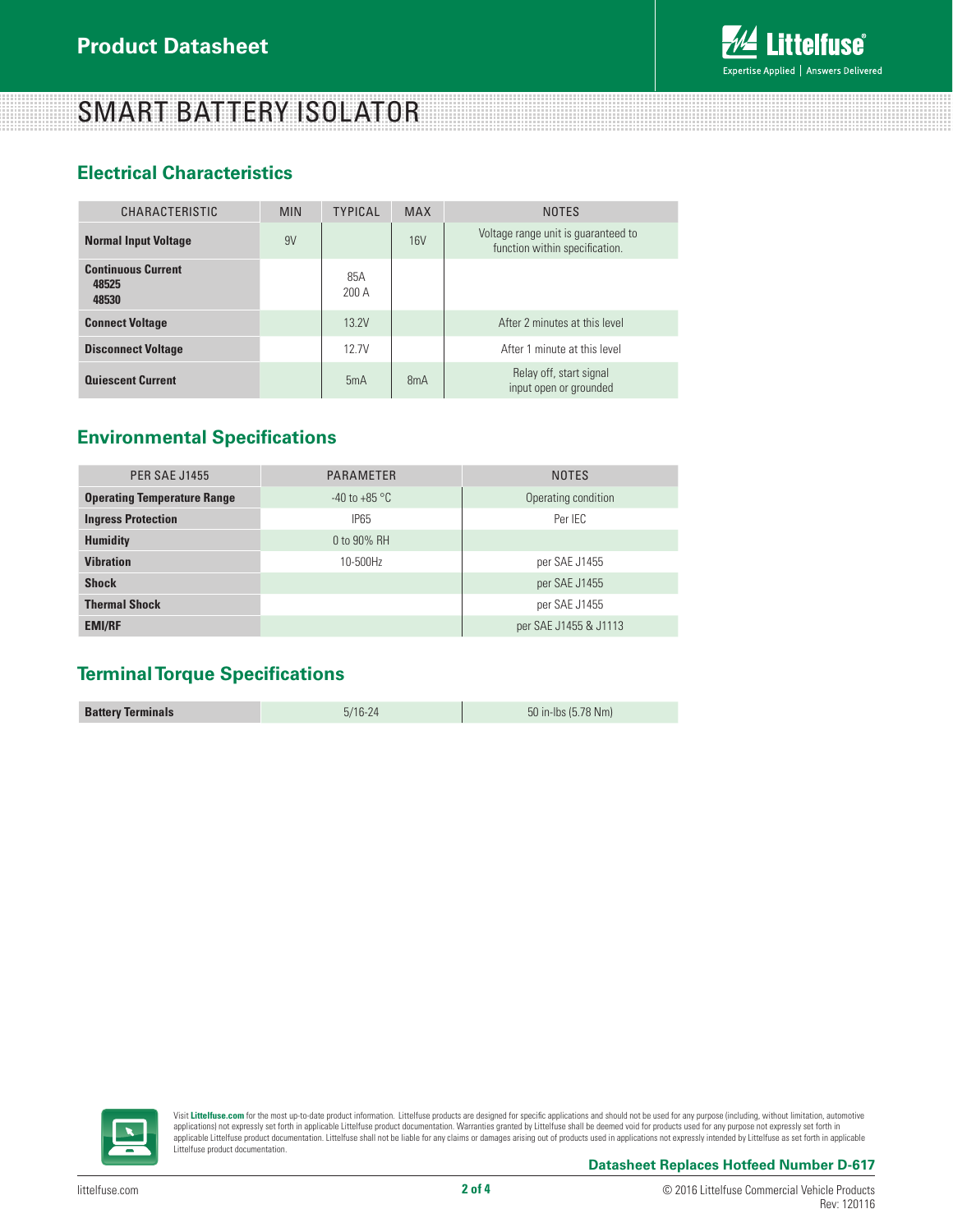

# HOW A SMART BATTERY ISOLATOR WORKS

### **Normal Operation Sequence**

When the vehicle has been running, the alternator **1** charges both battery banks through the Smart Isolator.



**3** When batteries reach 12.7V, the Smart Battery Isolator senses it, opens the solenoid relay to separate the battery banks, and turns off the status light. This protects the starting battery while allowing the auxiliary battery to continue to power the auxiliary loads.



**5** The engine is powering the alternator, and the starting battery has reached 13.2V. Only now does the Smart Battery Isolator reconnect, enabling the depleted auxiliary battery to be charged. By not reconnecting until the main battery is charged, the alternator is protected from excessive loads.



When the engine is turned off, the alternator no longer **2** supplies a charge to the batteries, and the loads on the batteries begin to deplete them.



When the vehicle is restarted, the starting battery has **4** enough power to crank the engine, but the auxiliary battery is significantly depleted. The Smart Battery Isolator is open and the battery banks are separated.



Now both batteries are charged again. **6**